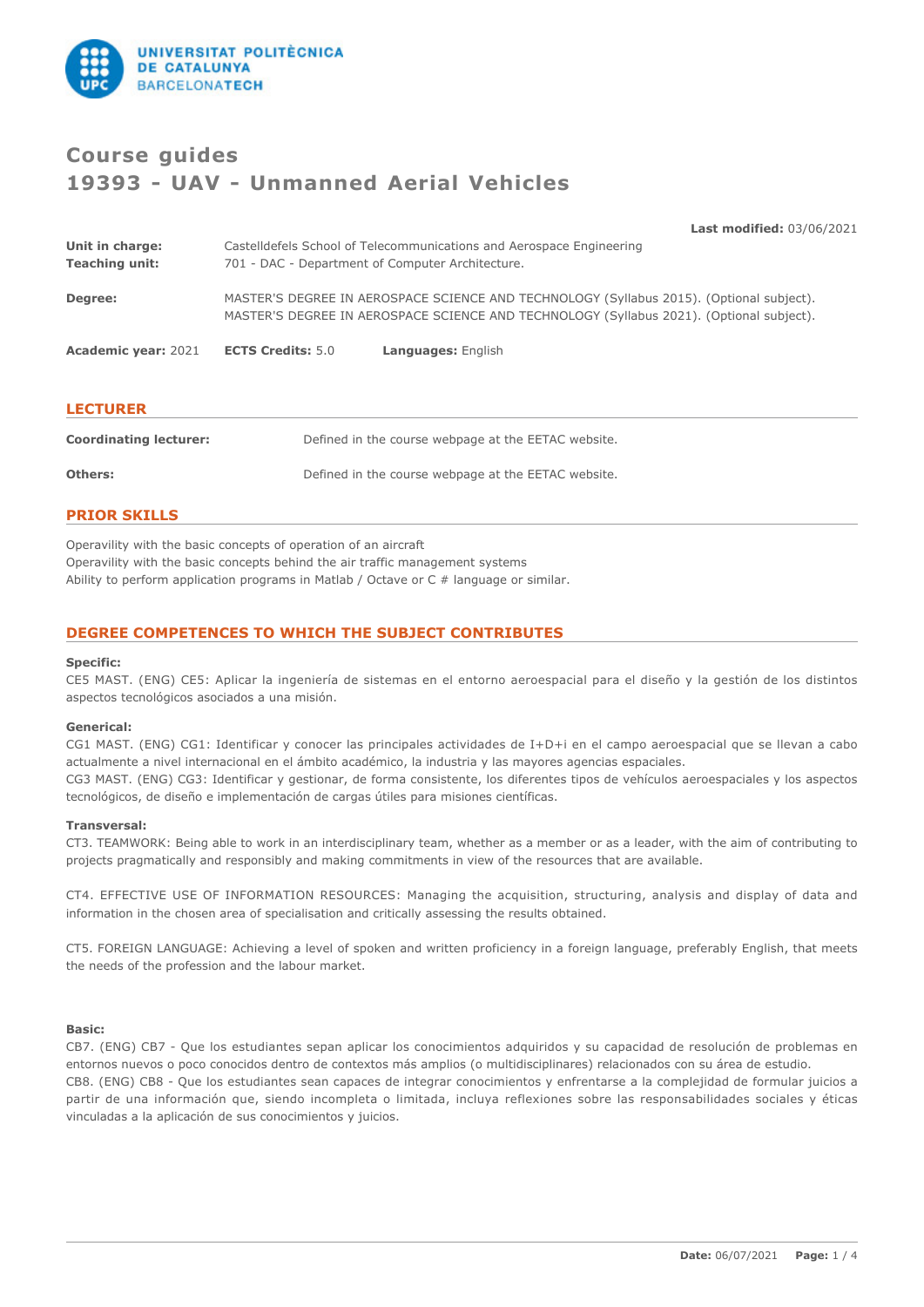

# **TEACHING METHODOLOGY**

The classes of the subject will be presential and expositive. Teaching material will be composed of PowerPoint presentations (which can be obtained from the first day) and links to pages of special relevance. The software will also be used such as RAISE and X-Plane -for the full simulation of UAV operations. Group work will be one of the essential characteristics of the subject since the students will have to develop a project designing at the basic level the phases of a UAS mission and doing their exposition at the end of the course.

In particular, the teaching methodologies applied during the course will be:

MD1: Master class

MD2: Participatory expositive class

MD5: Autonomous work

MD6: Cooperative work

# **LEARNING OBJECTIVES OF THE SUBJECT**

1- Understand what is a UAV, its components, basic operation and potential benefits in science and commercial missions.

2- Learn about the operation of UAV within NASA, its global surveillance objectives and types of UAS platforms: the Ihnana, the Global Hawk and the Sierra.

3- Understand the complexity of the UAS integration problem in non-segregated airspace: separation provision and collision avoidance.

4- Development of complex UAS simulation infrastructures, the RAISE System Architecture.

5- Flight planning for UAS, autopilots and the main requirements for mission automation.

6- UAS contingency management.

7- UAS regulation worldwide.

# **STUDY LOAD**

| $\mid$ Type       | <b>Hours</b> | Percentage |
|-------------------|--------------|------------|
| Self study        | 80,0         | 64.00      |
| Hours large group | 45,0         | 36.00      |

**Total learning time:** 125 h

# **CONTENTS**

### **Introduction to UAS**

#### **Description:**

Understand what is a UAV, its components, basic operation and potential benefits in science and commercial missions.

#### **Specific objectives:**

- UAS history
- Types of UAS vehicles
- Components in a UAS
- Examples of successful operations

# **Full-or-part-time:** 4h Theory classes: 2h

Self study : 2h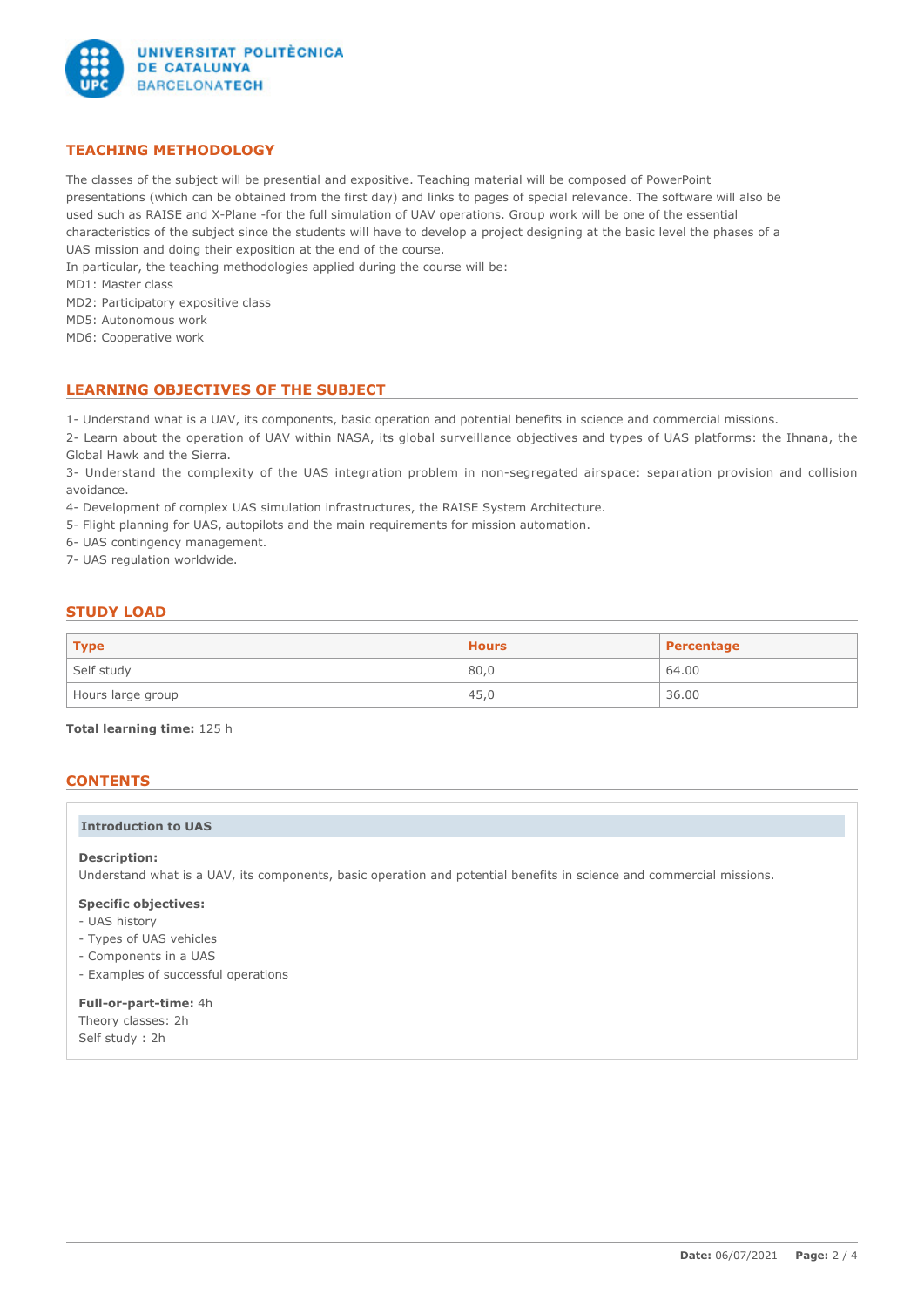

### **NASA UAS Operation History**

### **Description:**

Learn about the operation of UAV within NASA, its global surveillance objectives and types of UAS platforms: the Ihnana, the Global Hawk and the Sierra.

#### **Specific objectives:**

- The NASA Earth surveillance strategy
- The Ikhana vehicle and the wildfire monitoring missions
- The Global Hawk vehicle and the hurricane monitoring missions
- The Sierra vehicle and the ice monitoring missions

#### **Full-or-part-time:** 6h

Theory classes: 4h Self study : 2h

### **UAS Integration in non-segregated airspace**

#### **Description:**

Understand the complexity of the UAS integration problem in non-segregated airspace: separation provision and collision avoidance.

### **Specific objectives:**

- The airspace structure and the automated operation of UAS
- The separation provision and the ATC controller / UAS interaction
- Collision avoidance implemented by TCAS-II and its automation in UAS

#### **Full-or-part-time:** 9h

Theory classes: 6h Self study : 3h

#### **The RAISE simulation system**

#### **Description:**

Development of complex UAS simulation infrastructures, the RAISE System Architecture.

#### **Specific objectives:**

- System overview and X-plane interaction
- Design of flight trajectories
- Real-time UAS simulation interface
- Data-logging interfaces

#### **Full-or-part-time:** 6h

Theory classes: 6h